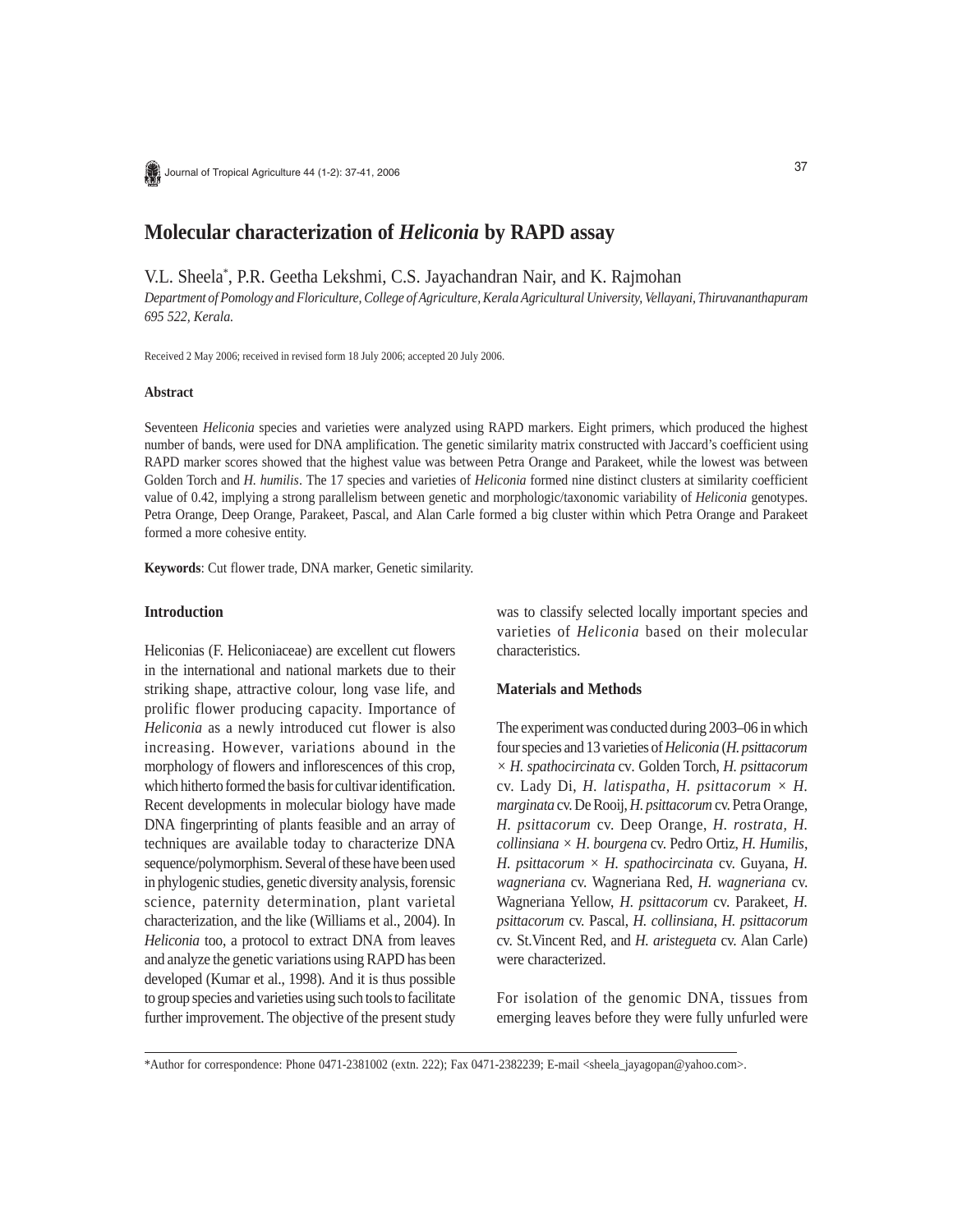used. The leaf sample was placed in a pre-chilled mortar and pestle, to which 2.5 ml of 2 % CTAB and 300 µl of 1% poly vinyl pyrolidone (PVP) were added and the leaf tissues macerated. The contents were transferred to 15 ml polypropylene centrifuge tube containing 5 ml of pre-warmed CTAB extraction buffer [2% (w/v) CTAB (hexa decyl trimethyl ammonium bromide), 100 mM Tris HCL (pH 8.0), 1.4 M NaCl, 20 mM EDTA, 0.2% mercaptoethanol] using a sterile spatula. To this, 1 ml of PVP solution (1%) was added and incubated at 60°C for 30 min. in a water bath with occasional mixing by gentle swirling. After 30 min., the samples were taken out and kept at room temperature for 10 min. Equal volume of phenol: chloroform: isoamyl alcohol (25:24:1) was added and the contents mixed by inversion, and centrifuged at 15,000 rpm for 10 min. at 5°C. The aqueous phase was separated with a widebore pipette and transferred to a clean tube, to which equal volume of phenol chloroform isoamyl alcohol was added and centrifuged at 15,000 rpm for 10 min. (5°C). The upper phase was collected and extracted with chloroform: isoamyl alcohol (24:1), and 0.1 volume of 3 M sodium acetate (pH 4.8) and 2/3 volume of isopropanol were added to the aqueous phase. It was mixed by quick gentle inversion to precipitate the DNA, which was pelleted by centrifugation at 10,000 rpm for 5 min. at 5°C. The supernatant was decanted carefully and the DNA pellet washed with 70% cold ethanol and air-dried. The DNA pellet was dissolved in 100 µl TE buffer (10 mM Tris HCl, 1 mM EDTA, pH 8.0) and stored at 4°C.

For purification, equal volumes of DNA and phenol: chloroform isoamyl alcohol (25: 24: 1) were mixed properly and centrifuged at 10,000 rpm for 10 min. at room temperature. The aqueous phase was removed and transferred to a fresh microfuge tube and extracted twice with equal volume of chloroform and isoamyl alcohol (24: 1). After centrifugation, the aqueous phase was transferred to a fresh microfuge tube with 0.1 volume of 3 M sodium acetate (pH 5.2). Absolute alcohol (2.5 volume) was added and mixed by quick gentle inversion to precipitate the DNA which was kept in a freezer for 1 h, and centrifuged at 10,000 rpm for 10 min. to pellet the DNA.

For DNA quantification, the absorbance of DNA dissolved in TE buffer was measured at 260 nm and 280 nm in a UV-vis spectrophotometer (Genesys 5, Spectronic Instruments, USA). The quantity of DNA in the sample was estimated as A260 x 50 x dilution factor, where,  $A260 =$  absorbance at 260 nm.

DNA amplification was done using 40 arbitrarily designed decamer primers (Operon Inc, CA, USA.) adopting the procedure of Lim et al. (1999). Polymerase chain reaction (PCR) was carried out in a volume of 25  $\mu$ l containing 2.5  $\mu$ l 10 x buffer [10 mM Tris HCI (pH 9.0), 1.50 mM  $MgCl_2$ , 50 mM KCl, and 0.01% gelatin], 10 pM primer, 250 µM each of deoxynucleotides (dNTPs), 0.2 units of Taq DNA polymerase, and 20 ng of genomic DNA. Amplification was performed in a programmable Thermal Controller (MJ Research Inc., USA) for an initial denaturation of 1 min. at 95°C, followed by 35 cycles of denaturation at 95°C for 1 min., annealing at 35°C for 2 min., and extension for 2 min. at 72°C. A final extension for 10 min. at 72°C was included after the last cycle. The products of amplification were cooled at 4°C. A negative control containing sterile water was included in each reaction set instead of templates.

Amplified products along with DNA molecular weight markers (US Biochemicals) were separated in a horizontal gel electrophoresis unit using 1.4 % agarose gel, stained with ethidium bromide and visualized on a UV transilluminator. The number of monomorphic bands, number of polymorphic bands, and intensity of bands were recorded. Primers, which on amplification produced the maximum number of bands, were used to amplify the DNA and the amplification profile using eight primers were taken with the help of gel documentation system. The RAPD bands were represented as '+' (present) and '–' (absent). The PCR was repeated at least twice in order to check reproducibility. The amplification profiles of those primers, which produced amplification for most of the species and varieties, only were used in the final analysis.

A genetic similarity matrix was constructed with Jaccard's coefficient (Jaccard, 1908) using the score of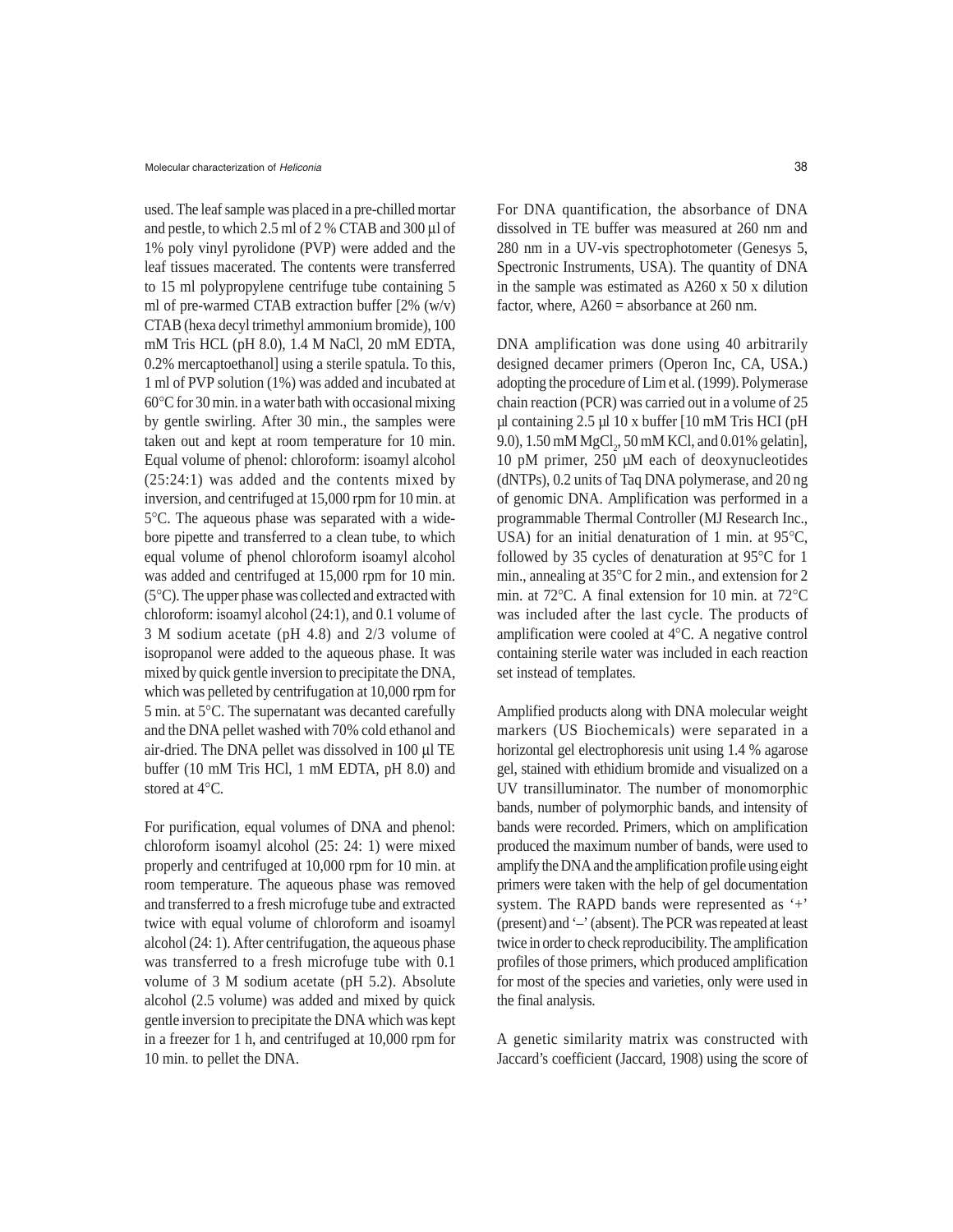V.L. Sheela et al.

RAPD marker bands. Jaccard's coefficient,  $Si = a/(a+b+c)$ , where, a = number of bands present in both the species and varieties in a pair,  $b =$  number of bands present in the first variety but not in the second one, and  $c =$  number of bands present in the second but not in the first. Based on the similarity coefficient, the association between the species and varieties was computed using the software NTSYS (version 2.02) and a dendrogram was constructed following the Unweighted Pair Group Method with Arithmetic Average (UPGMA) method. The data obtained from eight primers (OPA 01, OPA 14, OPA 17, OPA 18, OPB 07, OPB 12, OPB 18, and OPB 20) that gave reproducible bands were used for statistical analysis.

## **Results and Discussion**

Purity and yield of DNA from the selected 17 *Heliconia* species and varieties are presented in Table 1. Genomic DNA yield ranged from 360 to 1170  $\mu$ g ml<sup>-1</sup> with the highest for Deep Orange and lowest for Wagneriana Yellow. Purity values  $(A_{260}/A_{280})$  were between 1.5 and 2.0 implying good quality of the DNA extracted. Electrophoretic assay revealed the integrity of DNA samples with no smearing. As evident from the banding pattern of primers in PCR reactions, the number of bands resolved per amplification was primer-dependent. The primer, OPA 01, yielded four bands (Fig. 1) and OPA 14 gave six bands (Fig. 2). OPA 14 was also monomorphic for all species and varieties except Pedro Ortiz. Six bands were obtained on amplification with the primer OPA 17, while OPA 18 gave seven bands, the highest (Fig. 3) with a monomorphic band for all the species and varieties



*Figure 1*. Amplification profile of the DNA of 17 *Heliconia* species and varieties with the primer OPA-01 (M-Molecular marker; see Table 1 for the varietal names of items 1 to 17 listed in that order)

*Table 1.* Quantity and yield of DNA from 17 *Heliconia* species and varieties.

| Treatments             | Purity <sup>1</sup> | Yield of DNA              |
|------------------------|---------------------|---------------------------|
|                        | $(A_{260}/A_{280})$ | $(\mu g \text{ ml}^{-1})$ |
| Golden Torch           | 1.94                | 1110                      |
| Lady Di                | 1.88                | 900                       |
| H. latispatha          | 1.90                | 630                       |
| De Rooij               | 1.80                | 540                       |
| Petra Orange           | 1.88                | 510                       |
| Deep Orange            | 1.95                | 1170                      |
| H. rostrata            | 1.80                | 540                       |
| Pedro Ortiz            | 1.72                | 570                       |
| H. humilis             | 1.60                | 840                       |
| Guyana                 | 1.93                | 930                       |
| Wagneriana Red         | 1.85                | 390                       |
| Wagneriana Yellow      | 1.50                | 360                       |
| Parakeet               | 1.70                | 510                       |
| Pascal                 | 1.88                | 450                       |
| H. collinsiana         | 1.90                | 570                       |
| <b>St. Vincent Red</b> | 1.82                | 870                       |
| Alan Carle             | 1.94                | 930                       |

1 Absorbance at 260 and 280 nm.

except *H. humilis*. Five bands were obtained for OPB 07 and four bands with OPB 12. The primers OPB 18 and 20 yielded the highest of four bands.

The similarity coefficient was least (0.08) for Golden Torch and *H. humilis*, followed by Pedro Ortiz and Alan Carle (Table 2). The highest value for similarity index (0.60) was for Petra Orange and Parakeet followed by Petra Orange and Deep Orange. The 17 species and varieties of *Heliconia* formed nine homogenous clusters (similarity coefficient value of 0.42; Fig.4). The biggest

> cluster was produced by Petra Orange, Deep Orange, Parakeet, Pascal, and Alan Carle. Within this cluster, Petra Orange and Parakeet formed a sub-cluster. Varieties Lady Di, Pedro Ortiz, and *H. humilis* formed separate clusters, while Wagneriana Red and Wagneriana Yellow formed one cluster at a similarity index of 0.49. *H. rostrata* and *H. collinsiana* were similar at a similarity coefficient of 0.57. This is consistent with the fact that both are producing hanging type inflorescence.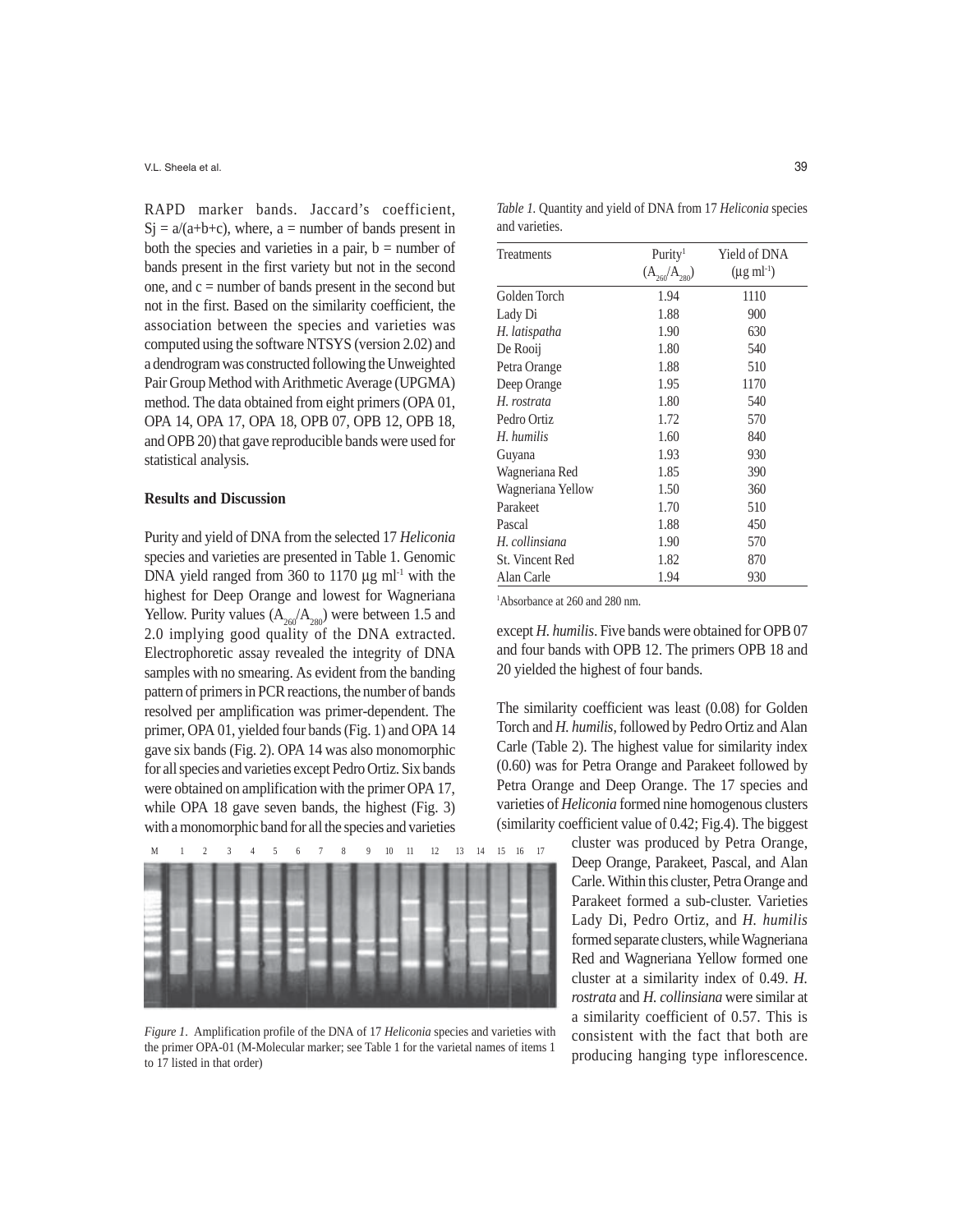

*Figure 2*. Amplification profile of the DNA of 17 *Heliconia* species and varieties with the primer OPA-14 (M-Molecular marker; see Table 1 for the varietal names of items 1 to 17 listed in that order).



*Figure 3*. Amplification profile of the DNA of 17 *Heliconia* species and varieties with the primer OPA-18 (M-Molecular marker; see Table 1 for the varietal names of items 1 to 17 listed in that order).

Likewise, the varieties Golden Torch and Guyana formed another distinctive cluster and both these are derived from crosses between *H.psittacorum* and *H. spathocircinata*.

As expected, taxonomically related entries were clustered together and the distant ones segregated (Fig 4). For example, the varieties Wagneriana Red and Wagneriana Yellow belonging to *H. wagneriana* species, which is similar to *H. humilis* (Timothy, 1996) assembled together*.* Results of the present investigation thus re-confirm that taxonomic and genetic similarities coincide with one another. The present RAPD analysis is also useful in detecting genetic variations and similarities among the *Heliconia* genotypes. Similar work was reported earlier by Goh et al. (1995) in *Heliconia*, Lim et al. (1999) in Vanda, and Jau-Yueh et al. (1999) in anthurium.

*Table 2.* Matrix of similarity coefficients for 17 *Heliconia* species and varieties obtained by random amplified polymorphic DNA analysis.

|                                |                   |      | G. Lady <i>H. latis De</i> Petra Deep |      |      |      |      |      | H. Pedro H.                                                                                            |      |                   |      |      |      | Guy Wag. Wag. Para Pas <i>H. collin</i> St. Vin Alan |      |           |
|--------------------------------|-------------------|------|---------------------------------------|------|------|------|------|------|--------------------------------------------------------------------------------------------------------|------|-------------------|------|------|------|------------------------------------------------------|------|-----------|
|                                |                   |      |                                       |      |      |      |      |      | Torch Di <i>patha</i> Rooij Orange Orange <i>rostrata</i> Ortiz <i>humilis</i> ana Red Yellow keet cal |      |                   |      |      |      | siana                                                |      | Red Carle |
| G. Torch                       | 1.00              |      |                                       |      |      |      |      |      |                                                                                                        |      |                   |      |      |      |                                                      |      |           |
| Lady Di                        | $0.27$ 1.00       |      |                                       |      |      |      |      |      |                                                                                                        |      |                   |      |      |      |                                                      |      |           |
| H. latispatha                  | 0.17              | 0.19 | 1.00                                  |      |      |      |      |      |                                                                                                        |      |                   |      |      |      |                                                      |      |           |
| De Rooij                       | 0.27              | 0.33 | 0.45                                  | 1.00 |      |      |      |      |                                                                                                        |      |                   |      |      |      |                                                      |      |           |
| Petra Orange                   | $0.33 \quad 0.51$ |      | 0.31                                  | 0.39 | 1.00 |      |      |      |                                                                                                        |      |                   |      |      |      |                                                      |      |           |
| Deep Orange                    | $0.45$ 0.41       |      | 0.23                                  | 0.40 | 0.57 | 1.00 |      |      |                                                                                                        |      |                   |      |      |      |                                                      |      |           |
| H. rostrata                    | $0.26$ 0.24       |      | 0.30                                  | 0.32 | 0.32 | 0.35 | 1.00 |      |                                                                                                        |      |                   |      |      |      |                                                      |      |           |
| Pedro Ortiz                    | $0.15$ $0.21$     |      | 0.27                                  | 0.22 | 0.26 | 0.18 | 0.20 | 1.00 |                                                                                                        |      |                   |      |      |      |                                                      |      |           |
| H. humilis                     | $0.08$ 0.31       |      | 0.29                                  | 0.24 | 0.34 | 0.19 | 0.22 | 0.27 | 1.00                                                                                                   |      |                   |      |      |      |                                                      |      |           |
| Guyana                         | $0.45$ 0.24       |      | 0.38                                  | 0.31 | 0.45 | 0.38 | 0.34 | 0.37 | 0.21                                                                                                   | 1.00 |                   |      |      |      |                                                      |      |           |
| Wag. Red                       | $0.17$ 0.32       |      | 0.43                                  | 0.36 | 0.38 | 0.22 | 0.31 | 0.29 | 0.30                                                                                                   |      | $0.23$ 1.00       |      |      |      |                                                      |      |           |
| Wag. Yellow                    | $0.26$ 0.32       |      | 0.23                                  | 0.23 | 0.45 | 0.32 | 0.36 | 0.29 | 0.34                                                                                                   |      | $0.27$ 0.47       | 1.00 |      |      |                                                      |      |           |
| Parakeet                       | 0.28              | 0.37 | 0.35                                  | 0.33 | 0.60 | 0.39 | 0.25 | 0.34 | 0.31                                                                                                   |      | $0.39$ $0.39$     | 0.33 | 1.00 |      |                                                      |      |           |
| Pascal                         | 0.21              | 0.27 | 0.41                                  | 0.34 | 0.47 | 0.37 | 0.16 | 0.23 | 0.24                                                                                                   |      | $0.22 \quad 0.45$ | 0.33 | 0.54 | 1.00 |                                                      |      |           |
| $H.$ collinsiana $0.26$ $0.37$ |                   |      | 0.30                                  | 0.29 | 0.32 | 0.35 | 0.56 | 0.20 | 0.30                                                                                                   |      | $0.26$ 0.35       | 0.31 | 0.22 | 0.19 | 1.00                                                 |      |           |
| St. Vin. Red                   | $0.36$ 0.45       |      | 0.25                                  | 0.48 | 0.44 | 0.52 | 0.23 | 0.23 | 0.21                                                                                                   | 0.29 | 0.24              | 0.21 | 0.43 | 0.36 | 0.23                                                 | 1.00 |           |
| Alan Carle                     | 0.43              | 0.33 | 0.19                                  | 0.38 | 0.43 | 0.41 | 0.24 | 0.13 | 0.19                                                                                                   | 0.27 | 0.25              | 0.29 | 0.26 | 0.30 | 0.21                                                 | 0.31 | 1.00      |